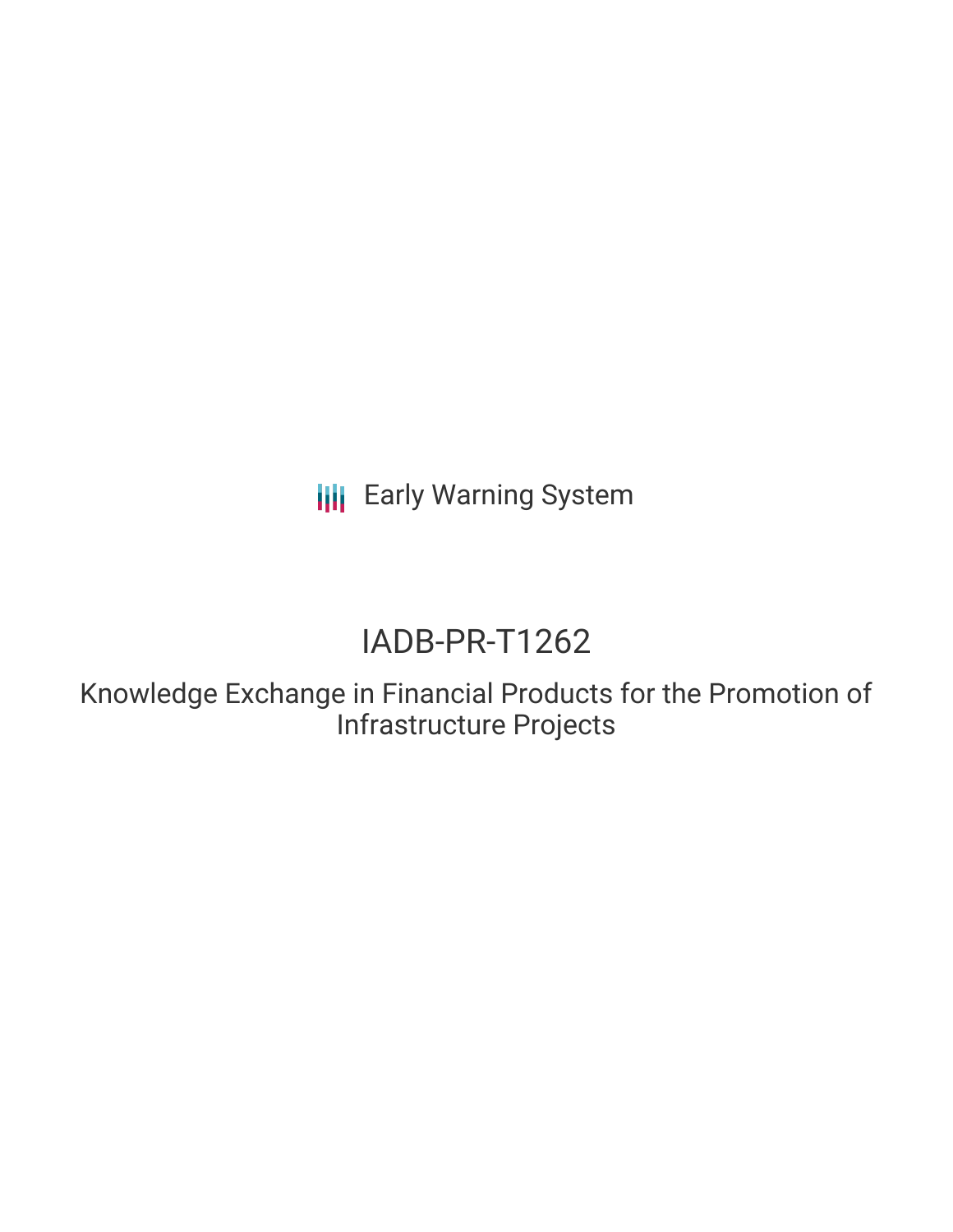

| <b>Countries</b>               | Paraguay                               |
|--------------------------------|----------------------------------------|
| <b>Financial Institutions</b>  | Inter-American Development Bank (IADB) |
| <b>Status</b>                  | Active                                 |
| <b>Bank Risk Rating</b>        | U                                      |
| <b>Voting Date</b>             | 2018-10-15                             |
| <b>Borrower</b>                | Government of Paraguay                 |
| <b>Sectors</b>                 | Finance, Infrastructure                |
| <b>Investment Type(s)</b>      | Grant                                  |
| <b>Investment Amount (USD)</b> | $$0.02$ million                        |
| <b>Project Cost (USD)</b>      | $$0.02$ million                        |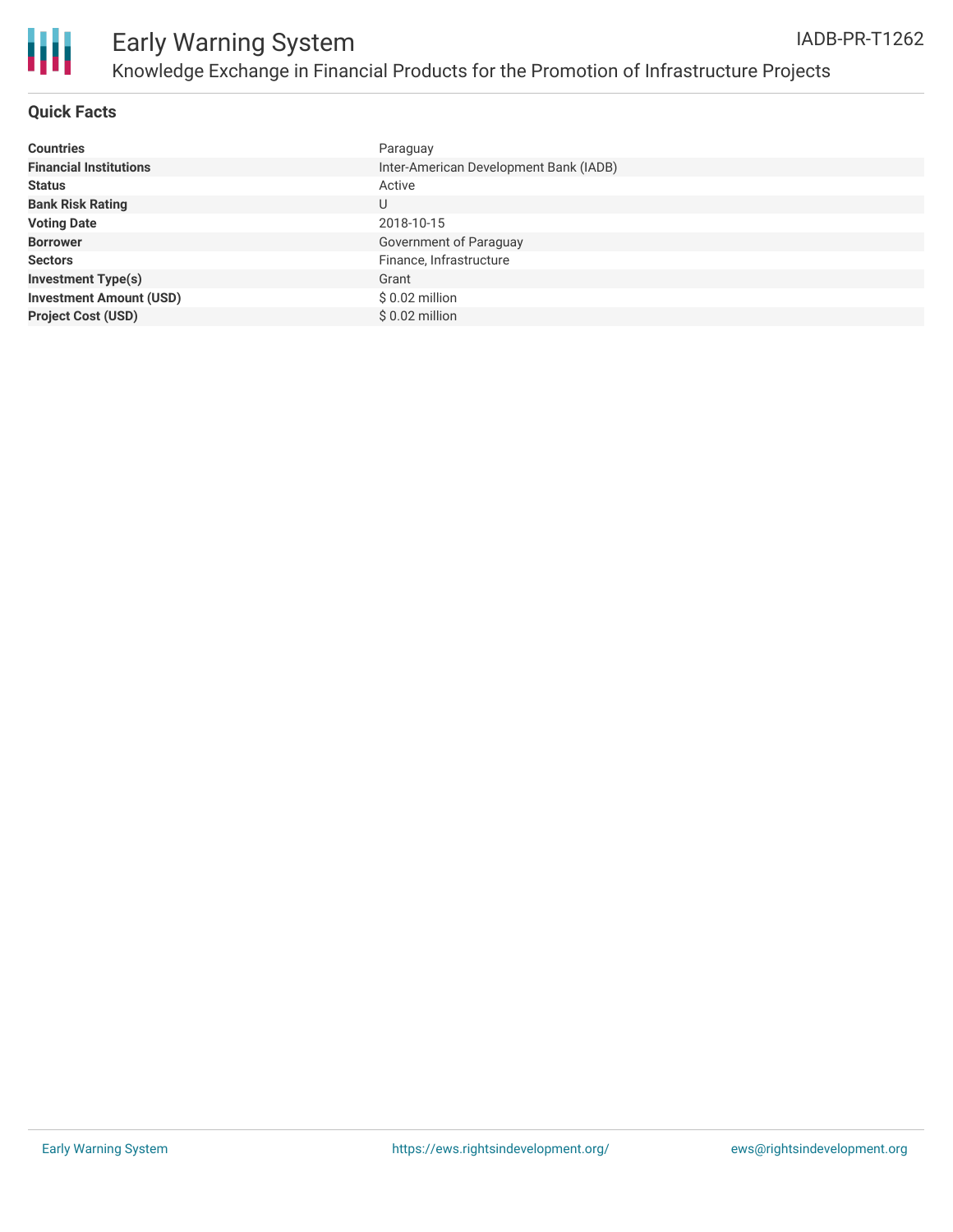



### **Project Description**

The objective is to support the development of technical capacities of officials (specialists and technicians) of the AFD for Public Private Partnership (PPP) and structuring of infrastructure projects, through the exchange and study of experiences of two entities: i) Banobras (Mexico) ii) Findeter (Colombia).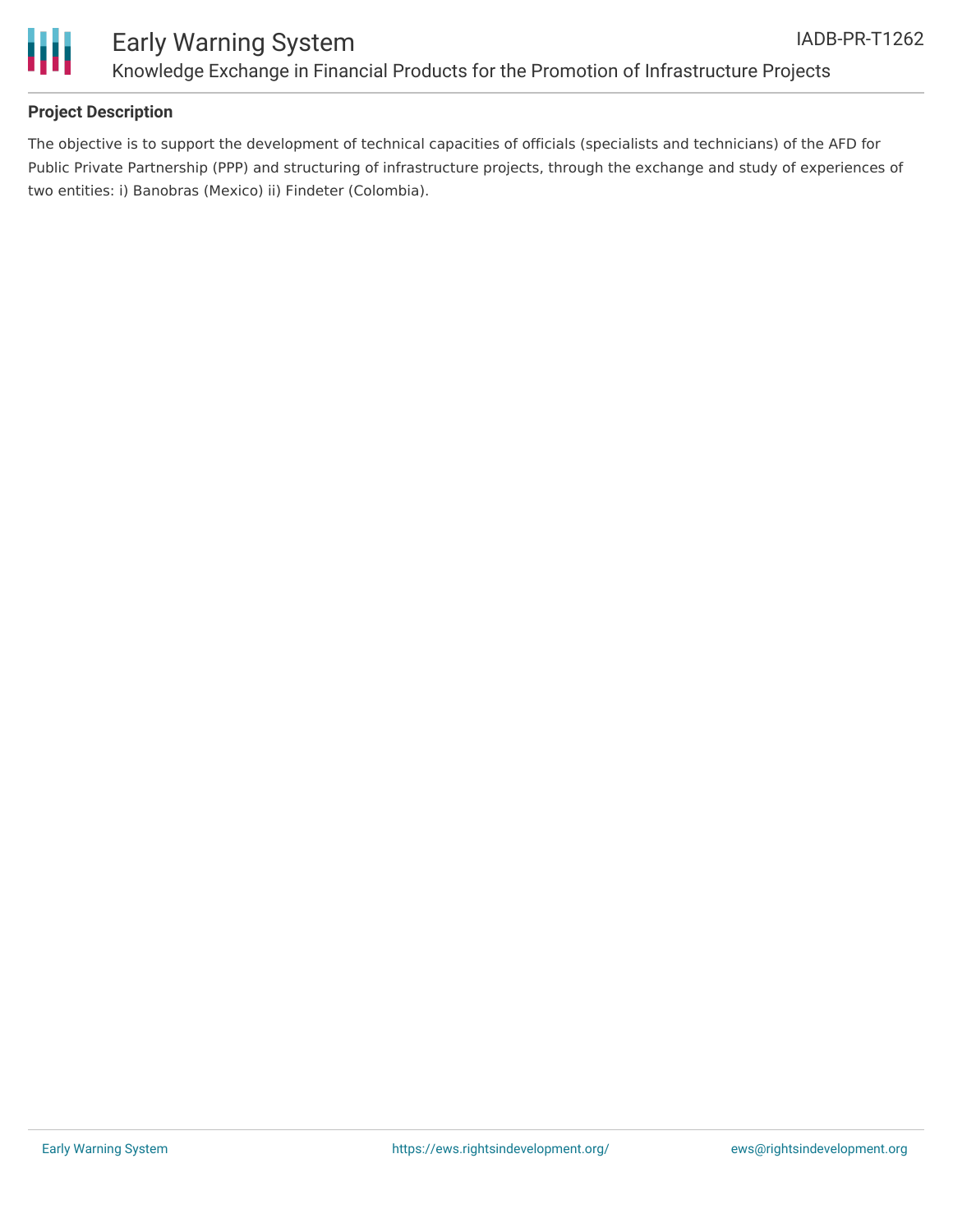

#### Early Warning System Knowledge Exchange in Financial Products for the Promotion of Infrastructure Projects IADB-PR-T1262

#### **Investment Description**

• Inter-American Development Bank (IADB)